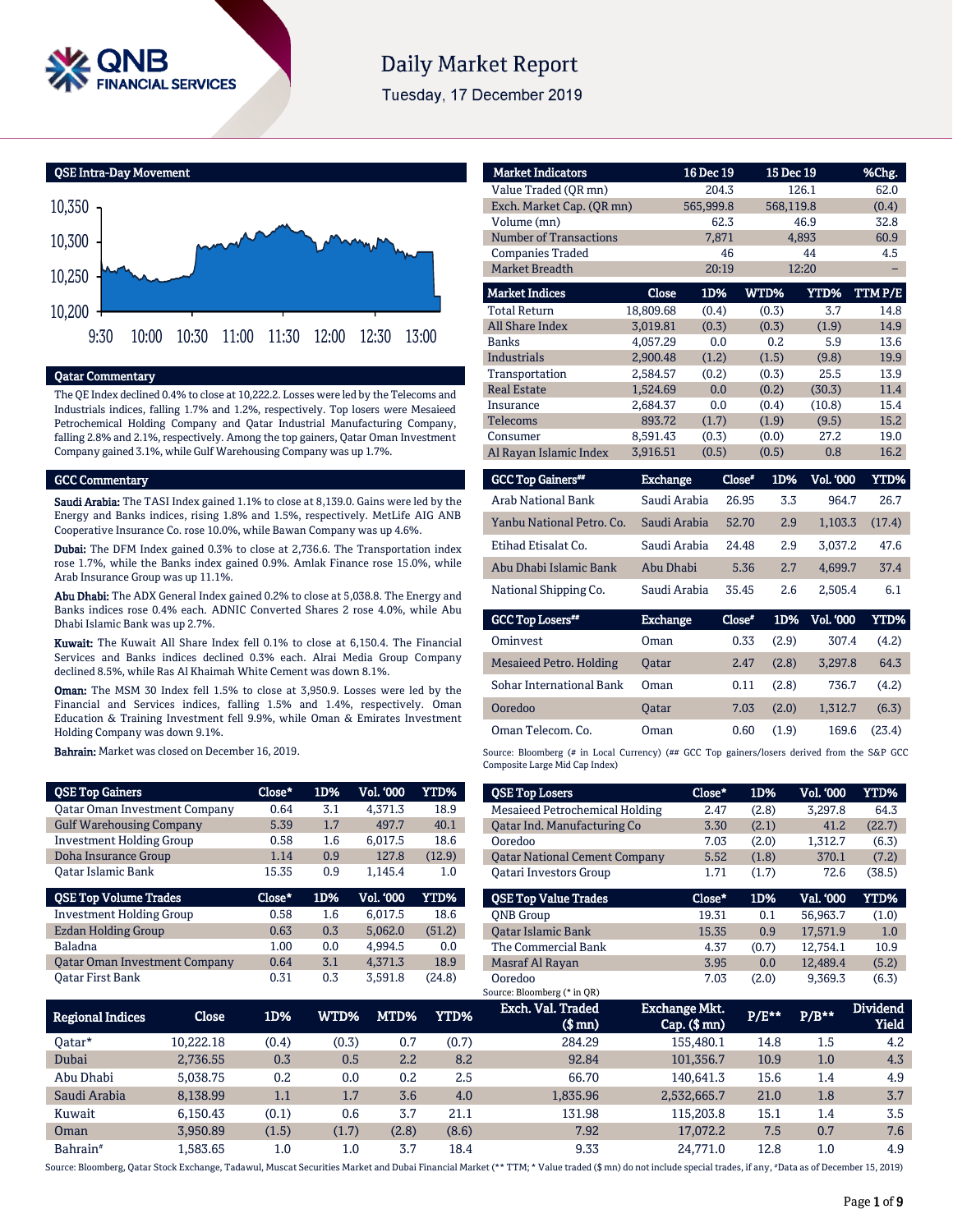# Qatar Market Commentary

- The QE Index declined 0.4% to close at 10,222.2. The Telecoms and Industrials indices led the losses. The index fell on the back of selling pressure from GCC and non-Qatari shareholders despite buying support from Qatari shareholders.
- Mesaieed Petrochemical Holding Company and Qatar Industrial Manufacturing Company were the top losers, falling 2.8% and 2.1%, respectively. Among the top gainers, Qatar Oman Investment Company gained 3.1%, while Gulf Warehousing Company was up 1.7%.
- Volume of shares traded on Monday rose by 32.8% to 62.3mn from 46.9mn on Sunday. However, as compared to the 30-day moving average of 91.4mn, volume for the day was 31.9% lower. Investment Holding Group and Ezdan Holding Group were the most active stocks, contributing 9.7% and 8.1% to the total volume, respectively.

| <b>Overall Activity</b>    | Buy %* | Sell %* | Net (QR)          |
|----------------------------|--------|---------|-------------------|
| Oatari Individuals         | 20.00% | 23.96%  | (8,089,249,17)    |
| <b>Oatari Institutions</b> | 18.34% | 10.32%  | 16,388,531.08     |
| Oatari                     | 38.34% | 34.28%  | 8,299,281.91      |
| <b>GCC</b> Individuals     | 0.80%  | 0.99%   | (373,061.29)      |
| <b>GCC</b> Institutions    | 0.97%  | 1.35%   | (792, 107.29)     |
| GCC                        | 1.77%  | 2.34%   | (1, 165, 168.58)  |
| Non-Oatari Individuals     | 8.21%  | 7.44%   | 1.573.765.37      |
| Non-Oatari Institutions    | 51.67% | 55.93%  | (8.707.878.70)    |
| Non-Oatari                 | 59.88% | 63.37%  | (7, 134, 113, 33) |

Source: Qatar Stock Exchange (\* as a % of traded value)

# Global Economic Data

| Date  | <b>Market</b> | <b>Source</b>                        | <b>Indicator</b>                     | Period     | Actual | <b>Consensus</b>         | <b>Previous</b> |
|-------|---------------|--------------------------------------|--------------------------------------|------------|--------|--------------------------|-----------------|
| 12/16 | <b>US</b>     | Markit                               | Markit US Manufacturing PMI          | Dec.       | 52.5   | 52.6                     | 52.6            |
| 12/16 | <b>US</b>     | Markit                               | <b>Markit US Services PMI</b>        | <b>Dec</b> | 52.2   | 52.0                     | 51.6            |
| 12/16 | <b>US</b>     | Markit                               | Markit US Composite PMI              | Dec.       | 52.2   | $\qquad \qquad -$        | 52.0            |
| 12/16 | <b>UK</b>     | Markit                               | Markit UK PMI Manufacturing SA       | Dec        | 47.4   | 49.2                     | 48.9            |
| 12/16 | UK            | Markit                               | Markit/CIPS UK Services PMI          | Dec        | 49.0   | 49.5                     | 49.3            |
| 12/16 | <b>UK</b>     | Markit                               | Markit/CIPS UK Composite PMI         | Dec        | 48.5   | 49.5                     | 49.3            |
| 12/16 | EU            | Markit                               | Markit Eurozone Manufacturing PMI    | Dec        | 45.9   | 47.3                     | 46.9            |
| 12/16 | <b>EU</b>     | Markit                               | <b>Markit Eurozone Services PMI</b>  | Dec        | 52.4   | 52.0                     | 51.9            |
| 12/16 | EU            | Markit                               | Markit Eurozone Composite PMI        | Dec        | 50.6   | 50.7                     | 50.6            |
| 12/16 | Germany       | Markit                               | Markit/BME Germany Manufacturing PMI | Dec        | 43.4   | 44.6                     | 44.1            |
| 12/16 | Germany       | Markit                               | Markit Germany Services PMI          | Dec        | 52.0   | 52.0                     | 51.7            |
| 12/16 | Germany       | Markit                               | Markit/BME Germany Composite PMI     | <b>Dec</b> | 49.4   | 49.9                     | 49.4            |
| 12/16 | France        | Markit                               | Markit France Manufacturing PMI      | Dec        | 50.3   | 51.5                     | 51.7            |
| 12/16 | France        | Markit                               | <b>Markit France Services PMI</b>    | Dec.       | 52.4   | 52.1                     | 52.2            |
| 12/16 | France        | Markit                               | Markit France Composite PMI          | Dec        | 52.0   | 52.0                     | 52.1            |
| 12/16 | Japan         | Markit                               | Jibun Bank Japan PMI Composite       | <b>Dec</b> | 49.8   | -                        | 49.8            |
| 12/16 | Japan         | Markit                               | Jibun Bank Japan PMI Mfg             | Dec        | 48.8   | $\overline{\phantom{0}}$ | 48.9            |
| 12/16 | Japan         | Markit                               | Jibun Bank Japan PMI Services        | Dec        | 50.6   | -                        | 50.3            |
| 12/16 | China         | National Bureau of Statistics        | <b>Industrial Production YoY</b>     | Nov        | 6.2%   | 5.0%                     | 4.7%            |
| 12/16 | China         | <b>National Bureau of Statistics</b> | <b>Industrial Production YTD YoY</b> | <b>Nov</b> | 5.6%   | 5.5%                     | 5.6%            |

Source: Bloomberg (s.a. = seasonally adjusted; n.s.a. = non-seasonally adjusted; w.d.a. = working day adjusted)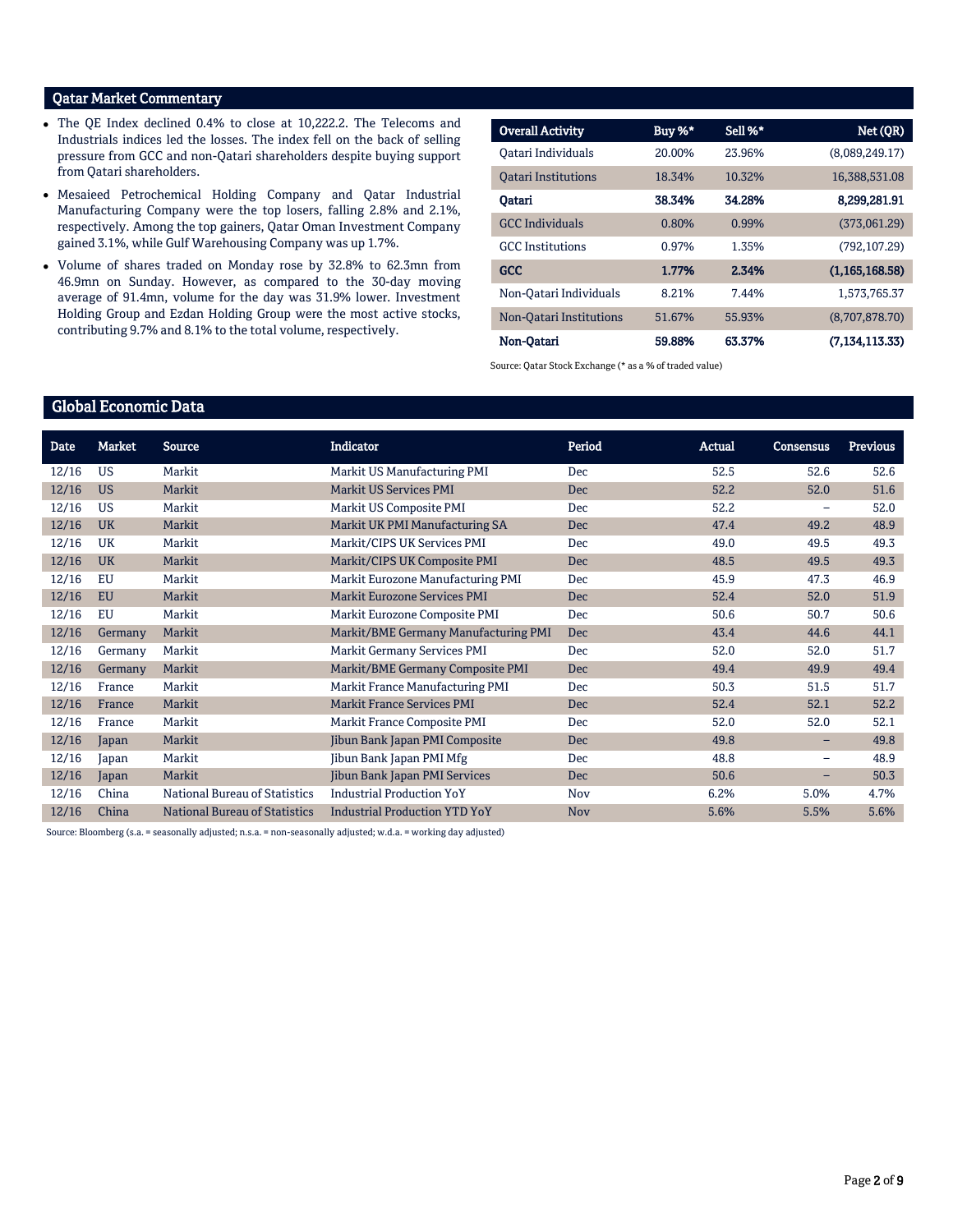# News

Qatar

- Qatar presents 2020 budget with 5-year high spending; Amir approves 2020 budget – HH the Amir Sheikh Tamim bin Hamad Al Thani issued on Monday Law No 26 of 2019 approving the State's general budget for 2020. The law is effective as of January 1, 2020 and shall be published in the official gazette. Qatar has presented an expansionary 2020 general budget with a five-year high expenditure, yet making a modest surplus, reflecting unhindered development projects across sectors such as new housing for nationals, food security and those in the free and special economic zones. Total revenue is forecast at QR211bn, unchanged from the 2019 budget; whereas expenditure is slated to see almost 2% YoY jump to QR210.5bn, leaving a budget surplus of QR500mn, amidst a continued conservative oil price estimate of \$55 a barrel. "The 2020 budget is designed to achieve efficiency in the current expenditure while maintaining the allocations required for the completion of major approved projects. These contribute to the sustainable development targets of the Qatar National Vision 2030, which focuses on economic, social, human, and environmental development," the Ministry of Finance stated in a statement. The budget also places significant importance on providing funds for the development of new housing areas for nationals, enhancing food security projects, and the establishment of infrastructure and facilities in free zones, special economic zones, and industrial and logistics zones. These projects will support economic growth and diversification. Allocations to salaries and wages have been budgeted at QR59bn, up 3.3% YoY. This growth is on account of the budgeted headcount increase necessary to operate several recently completed projects, including schools, university facilities, and healthcare centers. Hiring requirements also increased in other sectors such as transport, given the opening of the Doha Metro. Expenditure in major projects has been budgeted at QR90bn, which is 0.6% higher than that in the previous budget. Major projects, which constitute almost 43% of total expenditure, represent the largest share of the overall budget. The 2020 budget includes allocations for the development of 13 new housing areas for nationals, to provide different facilities such as water, electricity and sewerage networks, and roads. The housing plan will cost QR12bn over five years. The allocation for the healthcare sector is QR22.6bn, representing around 11% of the total expenditure in 2020. Major projects to improve healthcare services include expansion in Hamad Medical Corporation facilities; and establishment of several new healthcare centers. Education sector is allocated QR22.1bn in the 2020 budget, representing 10.5% of total expenditure. Major projects in the education sector currently underway include expansions in schools and other educational facilities network. (Gulf-Times.com)
- Sharq Crossing project to be re-launched Qatar will re-launch the Sharq Crossing project, linking Ras Abu Aboud and West Bay as part of its prioritized infrastructure development and will also see new projects worth QR11.5bn to be awarded in 2020. An announcement on the Sharq Crossing (formerly Doha Bay crossing) came in the 2020 budget, which was presented yesterday. The project is expected to be completed within four years. The Sharq Crossing master plan had been developed by

Santiago Calatrava in 2013 at the request of the Ministry of Municipal Affairs and Urban Planning (MMUP) and features a unique combination of an efficient civil engineering solution and a highly iconic design. The master plan features a major traffic connection linking the Airport area with the West Bay Financial District and the Cultural City. Substituting the formerly proposed tunnel only system, Santiago Calatrava had designed a solution with a bridge at each of the three ends of the tunnel system. (Gulf-Times.com)

- Works on container terminal 2 at Hamad Port to begin next week - The works on the 403,500 square meters container terminal 2 (CT2) at the Hamad Port will begin next week (December 22) as part of Qatar's expansion strategy in its maritime sector, according to QTerminals, a terminal operating company jointly established by Mwani Qatar (51%) and Milaha (49%). The main works package for the CT2 development, which is located immediately to the north of the existing container terminal  $-1$  (CT1), has been awarded to Oatar Building Company. A QTerminals spokesman said the delivery of the first two phases is scheduled for December 22, 2020. One of the key aspects of CT2 development is the use of environmental-friendly technologies to facilitate sustainable development. The quay cranes being procured are regenerative type, which will be generating electricity during the lowering cycles. The rubber tyre gantries are of hybrid type, which will be utilizing electric drives along with the conventional engine. The CT2, with berth length of 1,200m and a 17m draft alongside, will have annual capacity of 2mn TEUs (twenty-foot equivalent units). The scope of work for this development includes the construction, installation testing and commissioning, maintenance and operation of various facilities including utility as well as non-utility buildings as substation, generator house, amenity buildings, operations building and pumping facilities as well as facilities such as equipment workshop container Pits, RTG washing facilities, land fuel station and reefer stack gantries, according to QTerminals website. (Gulf-Times.com)
- Qatar First Bank announces implementing reduction of paid-up capital – Qatar First Bank announced completion of obtaining all the necessary approvals to implement the process of reducing the bank's capital. Accordingly, and upon coordination with the relevant regulatory authorities, Qatar Stock Exchange will implement the process of reducing the bank's paid-up capital to become QR700mn, equivalent to 700mn shares with a nominal value of one Qatari riyal per share, instead of 2bn shares with a nominal value of one Qatari riyal per share. The implementation of the reduction process is expected on December 23, 2019. However, trading on the share with its new capital will be resumed on December 24, 2019. It's worth noting that the formula for capital reduction to extinguish losses shall be used as followed by Qatar Stock Exchange. (QSE)
- Vodafone Passport now covers over 130 countries Vodafone Qatar cements its position as the country's leading roaming provider on land, sea, and in the air with a series of enhancements to their roaming products and services. With the addition of new countries, including Georgia, Bosnia and Herzegovina, Finland, Iceland, Montenegro and Nepal,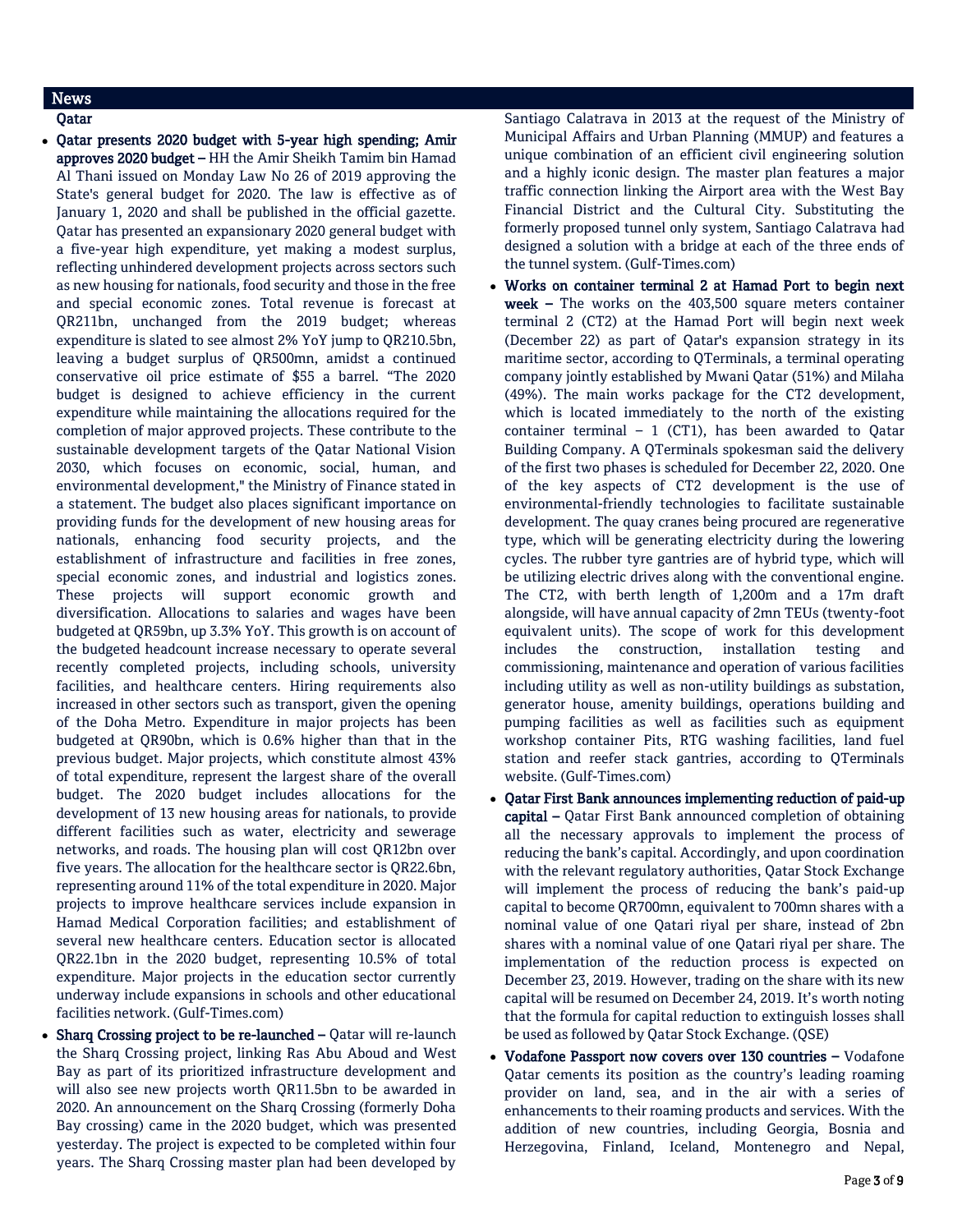Vodafone Passport Pack now covers more than 130 countries, making it Qatar's widest reaching roaming pack. Moreover, it remains the only roaming pack enabled on all operators across each of these countries. This also means customers on Vodafone Qatar's Unlimited 5G Postpaid Plans can enjoy up to 75GB of roaming data in all the more than 130 countries listed under Vodafone's Passport Pack. This includes the region's only 5G roaming service in the UK, launched just last month. Vodafone Passport Pack lets customers enjoy 1GB of data and 100 minutes of roaming calls for only QR100 per week. On top of this, with every, 'Vodafone Passport Pack' activation customers can roam worry free in the air on-board 60 global airlines with Unlimited In-Flight data- the widest in-flight coverage- at no extra cost. Customers on 5G Unlimited Plans can also use their in-plan roaming data in-flight at no extra cost. (Gulf-Times.com)

- Qatar Airways to add more destinations to its network next year – Qatar Airways stated yesterday two new exciting Mediterranean destinations will join its ever expanding network in the first half of 2020, with many more to be announced in the coming months. The airline will also add 66 weekly frequencies to 20 existing destinations in its network due to strong market demand and the recent deliveries of more fuel-efficient aircraft. The airline will be the first Gulf carrier to begin direct flights to Santorini, its fourth destination in Greece after Athens, Mykonos and Thessaloniki, with services to begin on 20 May 2020. Flights to Dubrovnik, Croatia, the airline's second destination in Croatia after Zagreb will start on April 20, 2020. (Peninsula Qatar)
- Opening of USQBC Doha office to further bolster US-Qatar ties – The opening of the US-Qatar Business Council's (USQBC) Doha office on Monday is seen to further strengthen economic ties between Qatar and the US, as well as private sector relations of both countries, according to USQBC official. "The new office will help advance our strategic goals in helping the Qatari business community in understanding what we can do to advance the commercial and investment relationship of both countries," USQBC's Managing Director, Mohamed Barakat said. Asked about the role of the office, Barakat said the council has been receiving a lot of inquiries from the Qatari business community about ways to export and invest more in the US. They are also interested in learning the regulatory changes in the US and the differences on the federal and the state level, he also said. (Gulf-Times.com)

### International

 Us business activity growth accelerates to five-month high – Private sector firms across the US registered a slightly stronger expansion in business activity at the end of 2019. The upturn quickened to a five month high as service sector growth accelerated and manufacturing conditions continued to improve. Adjusted for seasonal factors, the IHS Markit Flash U.S. Composite PMI Output Index posted 52.2 in December, up from 52.0 in November, to indicate the quickest rise in output since July. Nonetheless, the rate of growth was below the series trend and only moderate overall. The composite index is based on original survey data from IHS Markit's PMI surveys of both services and manufacturing. The increase in new business strengthened slightly in December, with service providers

noting a second successive monthly upturn in demand. The expansion was also supported by a further solid rise in manufacturing new orders, albeit one that was slower than that seen in November. At the composite level, the rate of growth in private sector new business picked up to a five-month high. Subsequently, firms increased their workforce numbers at a faster pace at the end of the year. Although employment growth softened among manufacturers, services companies recorded a quicker uptick in hiring due to greater client demand and larger workloads. (Markit)

- Britain's budget watchdog doubles borrowing forecast Britain's budget forecasters doubled their estimate on Monday of how much the government is likely to borrow over the next five years, even before accounting for pre-election spending promises or a weaker economy. The figures, which reflect new accounting standards, underscore how Prime Minister Boris Johnson and his Finance Minister Sajid Javid might find it hard to relax their grip on the public finances significantly. According to the new forecasts from the Office for Budget Responsibility (OBR), Britain will borrow 47.6bn Pounds in the current financial year, up from 29.3bn at the time of the government's March budget statement. (Reuters)
- BoE tweaks rules to give banks 500bn pound loan warchest The Bank of England (BoE) stated on Monday it planned to adjust the rules on how much capital British banks must hold, to allow them to keep lending in an economic crisis. The BoE stated its plans would leave the average amount of capital that lenders need to hold broadly unchanged, but would allow it to vary more during the course of an economic cycle. Major British lenders currently hold so-called Tier 1 capital equivalent to just under 14% of risk-weighted assets on average. The BoE designates 1% of risk-weighted assets as a 'counter-cyclical capital buffer' (CCyB) during normal economic times, which can be used to support lending in a downturn. On Monday the BoE stated it would double this buffer to 2%, to take effect by the end of 2020, and then lower other capital requirements by a similar amount. This would allow major British lenders to absorb up to 23bn Pounds of losses in a downturn without restricting lending, supporting up to 500bn Pounds of loans to British homes and businesses - the equivalent of five years' borrowing. The BoE stated on Monday that when it consults on the detail of the CCyB changes, it would try to ensure they did not lead to any net increase in smaller banks' capital requirements. For larger banks, the BoE stated the changes would increase Tier 1 capital requirements by about 0.35 percentage points to just over 14%. (Reuters)
- UK business malaise deepened before election The 'flash' early reading of the IHS Markit/CIPS UK Purchasing Managers' Indexes (PMI) for Britain showed that the decline in both the services and manufacturing sectors accelerated unexpectedly in December. The readings, which pushed up British government bond prices, suggested the world's fifth-biggest economy is on course to contract in the fourth quarter, survey compiler IHS Markit stated. However, the PMIs have previously overstated weakness in the economy. Britain's budget forecasters stated on Monday that changes to the way statisticians measure borrowing would add about 20bn Pounds a year to the budget deficit. The composite PMI, which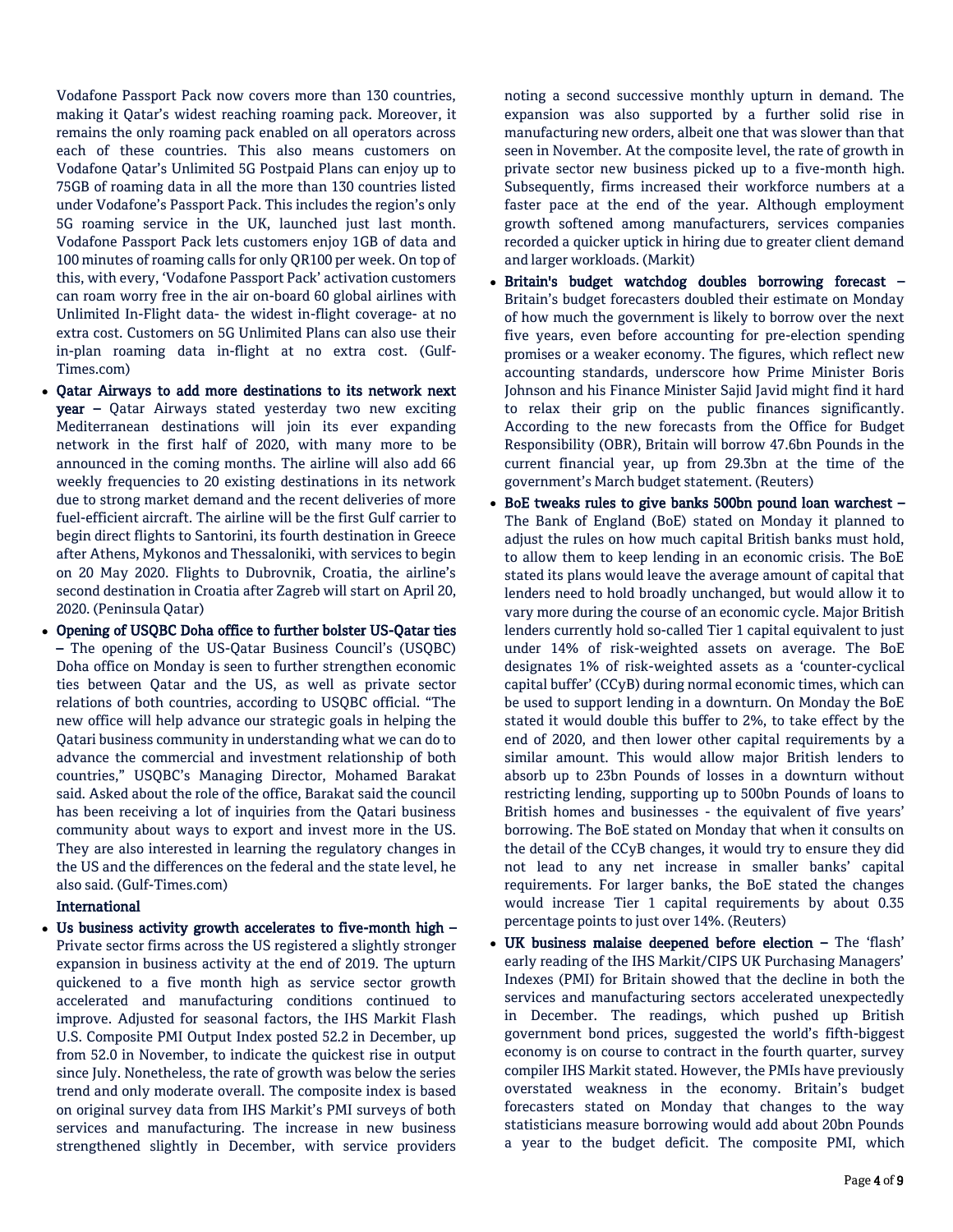combines the services business activity and services and manufacturing output readings, fell to 48.5 from 49.3, its lowest level since July 2016, just after the Brexit vote. Readings below 50 denote contraction. The flash PMI for the dominant services sector fell to 49.0 in December from 49.3 in November, its lowest level since July 2016. A Reuters poll of economists had pointed to an improved reading of 49.5. The manufacturing PMI dropped to 47.4 from 48.9 - again weaker than forecast - as a stockpiling drive before the aborted October 31 Brexit deadline evaporated. The survey's gauge of factory output fell to its lowest level since July 2012. (Reuters)

- Eurozone's business growth stayed weak in December Eurozone's business growth remained weak in December, with tepid foreign demand exacerbating a contraction in manufacturing and offsetting a slight pick-up in services activity, although some analysts saw signs of stabilization. IHS Markit's Eurozone Composite Flash Purchasing Managers' Index (PMI), seen as a good guide to economic health, stayed at 50.6 in December, a touch below a median 50.7 predicted in a Reuters poll. Anything above 50 indicates growth. The private sector business report published on Monday suggests the risks to the Eurozone outlook remain skewed to the downside, despite Christine Lagarde's more upbeat tone in her first news conference as head of the European Central Bank. The Eurozone's industrial sector has struggled throughout the year, with manufacturing activity contracting for the 11th month in a row in December. The factory PMI fell to 45.9 from 46.9, below the 47.3 predicted in a Reuters poll. The bloc's dominant service industry grew a bit faster, however, with that PMI rising to a four-month high of 52.4 from 51.9, above the 52.0 predicted in a Reuters poll. Among the Eurozone's two largest economies, Germany's business activity contracted for a fourth month running, while in France, it grew at a steady pace so far in December despite a nationwide strike. An index measuring output, which feeds into the composite PMI, fell to 45.9 from 47.4, also marking the 11th month of contraction. New factory export orders were still shrinking, but showed a slowing in the rate of decline. (Reuters)
- BGA: German wholesalers set for revenue increase in 2019, 2020 – German wholesalers will likely see a 2.3% increase in nominal revenue this year to 1.3bn Euros, the BGA trade association stated, adding that firms in the sector nonetheless planned to cut investments. BGA forecast an increase of up to 2% in nominal revenue for next year. (Reuters)
- German economy stagnating despite signs of industrial rebound – The German economy is more or less stagnating, the economy ministry stated on Monday, adding there are initial signs that an industrial recession could be coming to an end as orders stabilize. The ministry also stated in its monthly report that indicators at the start of the fourth quarter pointed to subdued private consumption even though disposable incomes continued to rise. Consumption has helped keep Europe's biggest economy humming by compensating for weak exports. Trade tensions this year pushed the German manufacturing sector into a recession but the overall economy narrowly escaped the same fate. There are fears that should the manufacturing sector continue to shrink, the slowdown could spread to an otherwise resilient services sector. IHS Markit's

flash composite Purchasing Managers' Index (PMI) for December confirmed the diverging trends: manufacturing activity slipped and services rose. The German central bank stated last week that Germany faced another sluggish year despite a likely rebound in exports as households see their spending power shrink. The Bundesbank stated households' real disposable income fell due to a slowdown in employment growth. It trimmed its growth forecast for this year to 0.5% and halved its prediction for 2020 to 0.6%. In another grim sign for the economy, the BGA trade association stated that wholesalers planned to cut investments and their tendency to hire new staff had decreased despite expectations that their nominal revenue will rise by 2.3% to 1.3bn Euros this year. (Reuters)

- Japan, South Korea find 'common ground' in trade dispute talks, agree to meet again - The first meeting between senior Japanese and South Korean trade officials since Japan imposed controls on exports of high-technology materials to its neighbor ended hours later than scheduled on Monday, with the two saying they had reached "common ground" and agreeing to talk again. Testy relations between the two US allies sank to a new low in July after Japan imposed the curbs on exports to South Korea of three materials used to make semiconductors, threatening a pillar of its economy and the global supply chain of chips. Japan cited its concern about insufficient South Korean controls on the materials for the move in July, although the curbs came as relations soured over a dispute over Japan's wartime actions. South Korea's trade ministry sated they had reached "common ground" that the two nations needed to pursue effective management of export systems, and that they would continue talking to resolve outstanding issues. (Reuters)
- China's factory, retail sectors shine as trade tensions thaw Growth in China's industrial and retail sectors beat expectations in November, as government support propped up demand in the world's second largest economy and amid easing trade hostilities with Washington. However, growth in infrastructure and the property sector, both key growth drivers, remained lackluster in November, underlining key challenges for Beijing in its efforts to stabilize economic performance next year. Industrial production rose 6.2% YoY in November, data from the National Bureau of Statistics showed, beating the median forecast of 5.0% growth in a Reuters poll and quickening from 4.7% in October. It was also the fastest YoY growth in five months. Cement, crude steel and pig iron production all rose from a year earlier in November, compared with a fall in the previous month. Output growth in steel, auto and telecommunications sectors accelerated from October. The strong industrial figures aligned with the surprising improvement seen in other factory indicators in November, including purchasing managers indexes, which suggested government support is helping domestic demand, even as exports and producer prices shrank. Japanese construction machinery maker Komatsu Ltd said its machine usage hours in China rose for the first time in eight months in November, echoing the trends seen in the PMIs. Retail sales rose 8.0% YoY in November, compared with an expected 7.6%, buoyed by stimulus measures and the November Singles Day shopping extravaganza, the statistics bureau stated. (Reuters)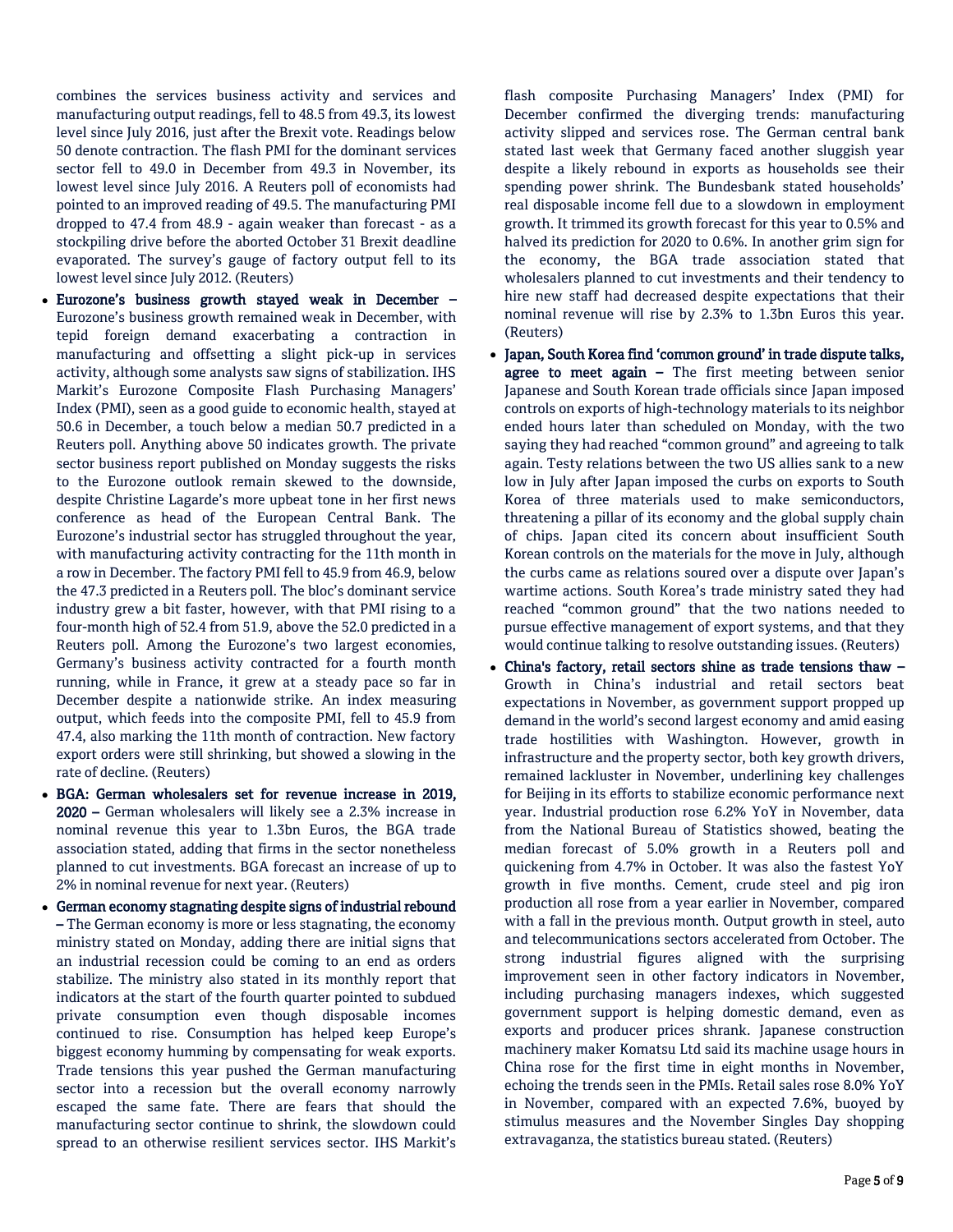## Regional

- Moody's changes GCC corporates' 2020 outlook to 'Negative' The outlook for non-financial corporates in GCC, Turkey, South Africa for 12 to 18 months is 'Negative', Moody's Investors Service stated. The key drivers for the negative outlooks are combination of slowing economic growth, heightened geopolitical risk and policy unpredictability. With respect to GCC, slower non-oil GDP growth, volatile oil prices to limit governments' ability to fund growth initiatives. Still, the credit quality will not erode significantly because of strong balance sheets, leading market positions, adequate liquidity and international revenues. Factors that could change Moody's rating on GCC corporates to stable are: supportive oil prices resulting in narrowing fiscal deficits; stronger commitment towards public spending; supportive stance towards government-related issuers (GRIs). A 'Positive' outlook would require high oil prices that are sustainably above fiscal breakeven and strong growth momentum in non-hydrocarbon sectors, Moody's said. While low non-oil GDP will drive deterioration in credit conditions, the credit quality of most rated corporates will not erode much due to healthy balance sheets, dominant market positions and adequate liquidity, the ratings agency noted. According to Moody's, the below trends could dominate certain sectors in 2020 are (a) GCC construction, real estate and retail companies to continue to suffer from oversupply. (b) Expo 2020 to provide a boost to the UAE' tourism and hospitality sectors. Slowing GCC electricity demand will support the free cash flow of utilities as a result of lower investment needs. Telecoms' sector growth to be driven by the entry into 5G technologies and B2B services. (Zawya, Bloomberg)
- Saudi Arabian banks provide \$453.2mn credit facility to Sipchem affiliate – Saudi Arabia's Al-Inma Bank and Al-Bilad bank have provided a \$453.2mn Shari'ah-compliant credit facility to InoChem, which is 30% owned by Sahara Petrochemicals Company. InoChem will build, own, and operate an industrial complex in Saudi Arabia's Ras Al-Khair Industrial City to produce soda ash. The firm is set to become the Gulf region's largest producer of this product with a capacity of 600,000 tons per annum expected from the first phase. Production will start during the first half of 2022. Saudi International Petrochemical Co. (Sipchem), which fully owns Sahara Petrochemicals Company, stated in a bourse filing that the purpose of the credit facility is to finance developing and operating a soda ash and calcium chloride production complex in two grades. The credit facility is for 13 years and includes an \$233mn long-term loan and an \$220mn bridge loan. (Zawya)
- Saudi Aramco's inclusion in indexes seen underpinning stock Saudi Aramco's stock should get further support this week from global index compilers, potentially inflating a valuation that is already seen by many investors as too high. MSCI Inc., FTSE Russell and S&P Dow Jones Indices will begin to add Saudi Aramco to their benchmarks in an accelerated process due to the size of the offering, which could draw more than \$1bn to the Saudi Arabian stock market, according to analysts. The oil company will also become part of the main Saudi gauge, the Tadawul All Share Index. Buying from index-tracking funds could consolidate Saudi Aramco's market value above \$2tn, the

level sought by Crown Prince, Mohammed bin Salman. International investors balked at the stock during the initial public offering. They pointed to, among other things, Saudi Aramco's dividend yield, which now is just 3.75%, based on the \$75bn a year the company has promised to pay shareholders. That's lower than peers such as Exxon Mobil Corp.'s 5% and Royal Dutch Shell at 6.9%. Now, though, passive funds will buy the stock without taking price and fundamentals into consideration. Index inclusion also could encourage active stock pickers to consider the stock, since avoiding will be a bet against the benchmark. "Saudi Aramco's stock is not a yield story. It is more of a passive flow story from the inclusions in international indices," Head of high-net-worth and retail equities brokerage at Al Ramz Capital in Dubai, Marwan Shurrab said. (Bloomberg)

- Saudi Arabia's NCB, Riyad Bank pull plug on merger plan Saudi Arabia's biggest lender by assets, National Commercial Bank (NCB) and Riyad Bank, the Kingdom's fourth largest, stated that they had ended merger talks, without giving a reason. "The boards of both banks have decided to end preliminary merger talks and not to continue with the merger study," the two stated in separate stock exchange filings. The merger was expected to create a combined bank holding \$183bn in assets and to further extend NCB's lead over its closest rivals, including Al Rajhi Bank, by boosting its assets by almost a third to SR685bn. NCB's assets totaled SR498bn as of September 30, while Riyad Bank's assets were SR250.6bn. The Kingdom's sovereign wealth fund, Public Investment Fund (PIF), is a common shareholder, with 44.2% at NCB and 21.7% of Riyad, which analysts said would have helped the tie up. Saudi Arabia's largest pension fund, General Organization of Social Insurance (GOSI), is also a common shareholder in NCB and Riyad, holding 5.2% and 16.7% respectively. Riyad Bank, which had previously picked Goldman Sachs to advise on the merger, stated that it will continue to boost its competitive position. (Reuters)
- Approximately 39,000 new houses expected to complete in Dubai in 2019 – A total of 32,822 residential units in the freehold and non-freehold communities were completed in Dubai in the first nine months of the year and another 13,216 units have a completion date towards the end of 2019 or 1Q2020, according to Data Finder, the real estate insights and data platform under the Property Finder Group. However, since the actual completion rate has generally been 40% to 50% of expected completion, only around 6,500 units are likely to be completed in 4Q2019. Cumulatively, that amounts to approximately 39,000 residential units completed in the whole year, predicted to be the highest in the last several years. In comparison, 33,881 residential units were completed in Dubai last year. The current population in Dubai as of 3Q2019 was 3.34mn, according to data from the Dubai Statistics Centre. This represents an annual increase of 177,020 people or a growth of 5.64% compared to 3Q2018. Currently, there are 59 projects in Dubai with a completion percentage of 97% to 99%. However, even with a high completion status, not all projects will achieve completion this year, going by previous completion rates. This could either be due to project delays or because developers do not want to flood the market with more supply. (Zawya)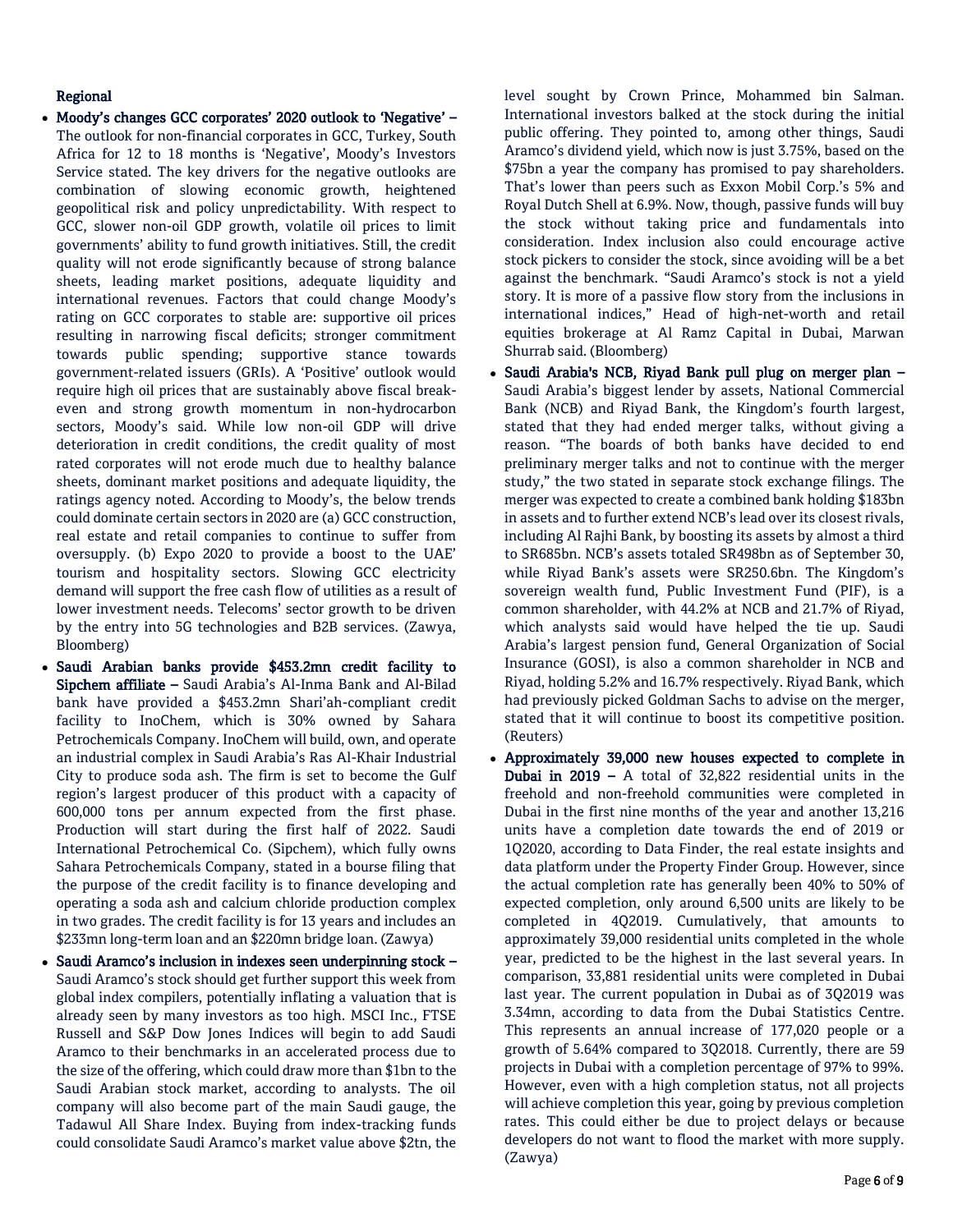- NMC Health to buy back up to \$90mn convertible bonds due in 2025 – NMC Health has announced an invitation to holders of its senior unsecured guaranteed convertible bonds due 2025 to tender up to \$90mn of the bonds for purchase as a reverse book building modified Dutch auction, according to a statement. The \$450mn in aggregate principal amount of the bonds remain outstanding. The bonds are convertible into the ordinary shares of NMC Health and are trading at approximately 89.5%, the company stated. Barclays Bank and J.P. Morgan Cazenove are acting as the joint dealer managers. (Bloomberg)
- Kuwait Real Estate buys real estate assets at KD4.17mn Kuwait Real Estate signed a contract to purchase three real estate assets worth KD4.17mn in Kuwait. The assets' purchase value will be funded through credit facilities by a Kuwaiti bank with a suitable interest rate and a flexible repayment period, Kuwait Real Estate announced. The company added that the contract's revenues are expected to reach 8.8% annually, which will be registered in the financial statements of the first quarter of 2020. It is noteworthy that during the first nine months of 2019, Kuwait Real Estate's profits record 34.9% growth to KD6.77mn, compared to KD5.02mn in the same corresponding period a year earlier. (Zawya)
- National Bank of Oman to exit from Egypt National Bank of Oman's (NBO) board of directors has resolved to exit from Egypt and close its last branch and operations there, subject to obtaining all regulatory approvals. The bank's management has been working towards achieving that exit, NBO stated, noting that it is anticipated to happen by the end of the first quarter of 2020. NBO is the third largest listed bank by market capitalization on Muscat securities market, behind Bank Muscat and Bank Dhofar. (Zawya)
- NCSI: Oman investment rises as deficit plummets Oman's budget deficit in the first quarter of 2019 fell to OMR309mn, down 59% from OMR750.7mn in the same period last year, according to a National Centre for Statistics and Information (NCSI) report. The NCSI report on the Analysis of the Economic Situation in the Sultanate for the first quarter of 2019 indicates that the total public revenues increased by 32%, reaching OMR2.7bn compared to OMR2.1bn for the same period of the previous year. The total public expenditure increased by 4.3% to reach OMR2.6bn. The data also showed that the GDP at current prices decreased by 1.6%, down to OMR7.1bn in 1Q2019 compared to OMR7.2bn for the same period of 2018. This decline was due to the decrease in the average oil price from \$62.9 per barrel in the first quarter of 2018 to \$61 per barrel in the first quarter of 2019. The total value added of oil activities declined to OMR2.41bn in 1Q2019, compared to OMR2.43bn for the same period of last year. The decrease in the value added of crude oil by 2.5% led to a decline in the oil activities, which amounted to OMR2.02bn, while the value added of natural gas increased by 10.8% to reach OMR394.7bn in the first quarter of 2019, compared to OMR356.4bn for the same period of 2018. The total value added of non-oil activities in the first quarter of 2019 decreased by 0.5%, recording OMR5bn. This decline was due to the decrease in the value added of industrial activities by 4.8%. As for the indicators of foreign trade, the data showed that the surplus in trade balance in the first quarter of 2019 rose by OMR259mn compared to the same quarter of 2018, to reach

OMR1.5bn. The surplus in trade balance is due to an increase in the value of merchandise exports by 1.4%, reaching OMR3.7bn, while the merchandise imports value decreased by 8.5%, recording about OMR2.2bn, compared to OMR2.5bn in the first quarter of the previous year. The monetary situation indicators in the same report of NCSI showed that the broad money supply (M2) in 1Q2019 increased by 4%, reaching OMR17.1bn compared to OMR16.4bn in the same quarter of 2018, while the narrow money supply (M1) decreased by 3.3%, amounting to OMR5.1bn. Total deposits of the private sector in the first quarter of 2019 increased by 2.9% to reach OMR14.6bn compared to OMR14.2bn in the same quarter of the previous year. (Zawya)

- Nearly 31% Omanization in the hotel industry The number of Omanis working in the hotel industry was 5,754, which amounted to 30.9% of the total workers employed in 2018. According to the National Centre for Statistics and Information, the number of Omanis working in the sector, however, has increased by 43.9% from the previous year. At the same time, the number of expatriate workers working in the hospitality sector is 12,873 or 69.1% of the total number of employees. The annual growth rate of employees in this activity during the past five years is 14.7%, the report stated. The number of employees in the hotel industry rose by 32.6% to 18,627 in 2018 compared to 14,050 in 2017, of which 6,949 are in hotels in Muscat and 2,317 in Dhofar. Despite the decrease in the percentage of Omanis working in two-star hotels by 10% in 2018, their percentage witnessed growth in other category hotels by 130%, 11.8% in four-star hotels and 10% in hotels. The growth in the number of non-Omani employees in other hotel categories has increased by 103.2% in 2018. In 2018, the total number of hotels reached 412, including 23 five-star hotels, 19 four-star hotels, 29 three-star hotels, 54 two-star hotels, and 287 units classified as other, including one-star hotels, unclassified hotels, guesthouses and hotel apartments. (Zawya)
- Oman bans export of raw marble The Public Authority for Mining has prohibited the export of raw marble until further notice. A statement issued online by the Authority stated, "It is prohibited to export raw marble, in the form of blocks, cubes, or slabs with thickness exceeding three centimeters, a decision is issued in this regard. As an exception to this ban, with the written consent of the CEO of the Public Mining Authority, it is permitted to allow the export of a number of cubes of marble ore, or slabs of more than three centimeters, if it is proven to the Authority that the request to export them is for the purpose of providing for construction projects of a special nature that require different measurements of the marble ore and cannot be processed in the local factories within the Sultanate." (Zawya)
- Liquidity fund 'will boost Bahrain's economy' The \$264mn Liquidity Support Fund would have a positive impact on Bahrain's economic growth, non-oil GDP growth rate increases from 2.5% last year to more than 4% in 2020, a top Bahraini businessman said. The fund will revive the economy through supporting viable companies facing short-term liquidity pressure, CEO of NGN, a global information systems company, Yacoub Al Awadi explained. He stressed the positive impact of the liquidity support fund which will rescue companies from bankruptcy, generate job opportunities, attract investments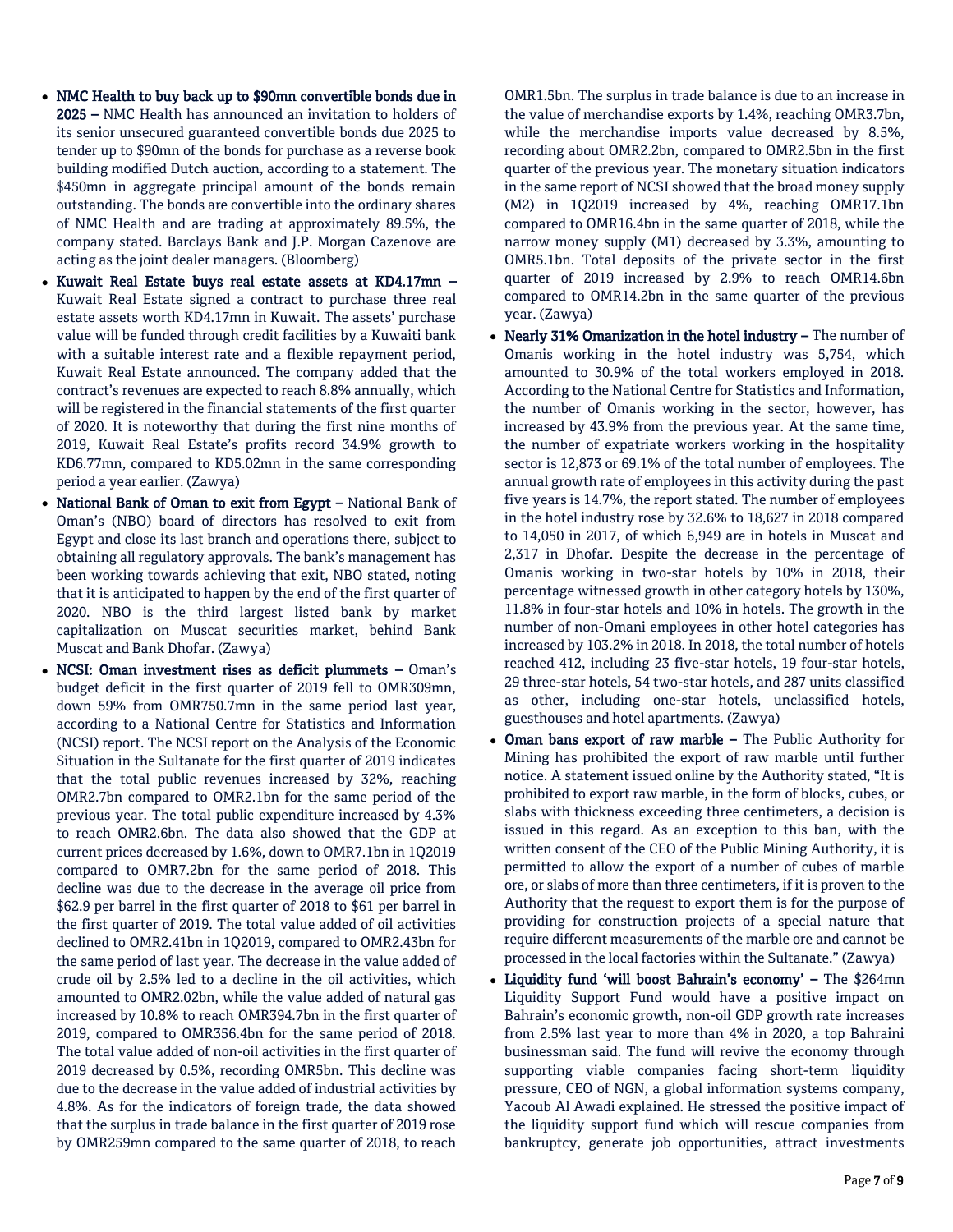and boost national economy. "Pumping these relatively large funds into a small market, such as the Bahraini market, will revive real estate, retail, education, services, and other sector, in addition to offering various projects that companies undertake to implement," he said. "Global experiences have proven that the most effective solution to get out of the economic recession is for the state directly or through banks to pump money into the economy, just as it happened during the global financial crisis in the US in 2008, when the US government saved giant companies from bankruptcy by giving them soft loans, and the American economy soon returned to growth and generating jobs again." Al Awadhi added. (Zawya)

- Bahrain NBB's offer to purchase BisB shares opens on December 18 – National Bank of Bahrain (NBB)'s share purchase offer to Bahrain Islamic Bank (BisB) stakeholders will open on Wednesday. In disclosures to the Bahrain Bourse, Bahrain's largest Shari'ah-compliant lender has stated that the initial closing date for the offer is January 2, 2020. The conventional lender is offering to acquire up to 100% of the issued and paid-up ordinary shares of BisB in exchange for either cash of 117 fils per share or through new shares in NBB at a share exchange ratio of 0.167 NBB shares per BisB share. The voluntary conditional offer is subject to a minimum acquisition of 40.94%, which will raise NBB's total ownership of the issued share capital of BisB to a minimum of 70%. Following the announcement, trading in BisB shares on BHB was suspended yesterday and will remain suspended until one business day after the offer settlement date. The proposed takeover by National Bank of Bahrain is credit positive for BisB, according to credit ratings agency Moody's. Analysing the deal based on the offer price disclosed by NBB, Moody's feels its acquisition by NBB would be credit positive for the Shari'ah-compliant lender because it would give the Islamic bank access to NBB's strong capitalization, ample liquidity and a large customer base. NBB is one of the largest retail banks in Bahrain, with around a 12% market share by total system assets, and is largely owned by the government – 55% through Mumtalakat and Social Insurance Organisation (SIO). It is also the single largest shareholder in BisB with a 29% stake (the government also indirectly owns a 29% stake through SIO). Moody's has opined that while the acquisition of BisB would reduce NBB's capitalization, the transaction will still benefit NBB by providing access to customers interested in Shari'ah-compliant products at a time when demand for Islamic financial services is rising in GCC countries. Islamic finance penetration of system wide loans is as high as 77% for Saudi Arabia and 70% for Bahrain. The agency expects demand from both corporate and retail clients for Islamic finance to increase and NBB's takeover of BisB would position NBB to take advantage of this. In addition to the potential operational efficiencies between the two entities, there is scope for significant synergies on the revenue side, although it is too early to quantify them. (Zawya)
- Bahrain reveals details of oil deal Bahrain will receive an initial \$2mn as production starts at a newly discovered oil and gas field off the northern coast. It will be subject to a 30 consecutive day oil flow under a partnership deal between Tatweer Petroleum and Italian firm Eni Bahrain to seek deposits in an area known as offshore block one, which measures 2,800 square kilometers. The GDN previously

reported that the major offshore oil and gas exploration project off Bahrain's north coast is due to start in the first quarter of next year. MPs last month approved a Royal decree authorising the National Oil and Gas Authority (Noga) to sign an agreement for oil exploration and production. His Majesty King Hamad issued the decree during the National Assembly's recess. Under the deal, which should also see oil flow for 30 consecutive days, Noga will get \$1.5mn for the production of 10,000 barrels a day, \$3mn for 40,000 barrels a day and \$6mn for 70,000 barrels a day as regular production. (Zawya)